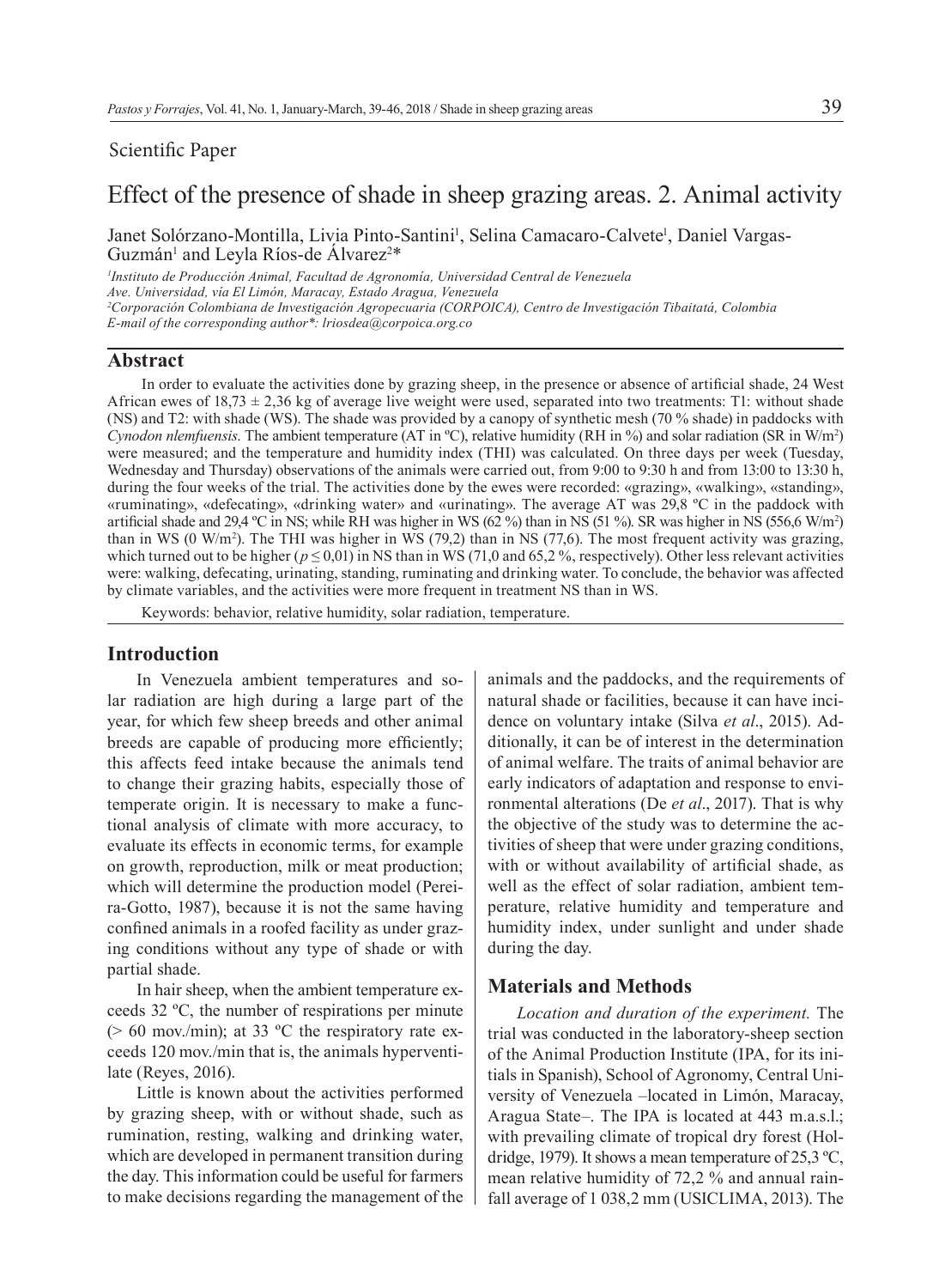trial lasted 30 days, during the rainy season, with a week of adaptation of the animals in the paddock.

*Flock management.* A total of 24 tropical growing ewes were used (high West African crossbreeding), apparently healthy, with average live weight (LW) of  $18.7 \pm 2.6$  kg. The management of the animals during the experiment was the same that is habitually done in the laboratory-sheep section: the flock was under semi-confinement conditions, with grazing in star grass (*Cynodon nlemfuensis*) paddocks in the day hours (8:00 h to 15:00 h) and confinement in pens after grazing. Minerals and concentrate feed (250 g/animal/day; 16 % of crude protein), constituted by 60 % brewery waste and 40 % commercial concentrate feed, were supplied as supplement.

*Treatments and design.* A completely randomized design was used, and the ewes were separated in two treatments of 12 animals each:

- Treatment 1 (NS): grazing in the paddock without the presence of artificial or natural shade.
- Treatment 2 (WS): grazing in the paddock with the presence of artificial shade, provided by four canopies of tropical shade dark green mesh 70 % (poly-shade), of 3 m x 3 m each, height of 2 m, in East-West position, for a total surface of  $36 \text{ m}^2$ .

*Management of the paddocks.* During the four weeks of evaluation two paddocks were used (one for each treatment), whose area was calculated to estimate the biomass present during the experiment. Five samples were taken in the paddock WS and five samples in the paddock NS, and for such purpose a 70-m linear transept was used in each paddock (Gómez-García, 2008). The samples were taken to the stove at temperature of 100 ºC, until reaching constant weight, to calculate their dry matter (DM). The paddock for the treatment NS had  $1\,294,3\,$  m<sup>2</sup>, with perimeter of 154 m (offer of 1 688,2 kg DM/ha); while the paddock WS had 1 274,74 m2 , with perimeter of 152,38 m (offer of 1 476,7 kg DM/ha) (Encinozo-González *et al*., 2017).

#### **Evaluated variables**

*Characteristics of the herbaceous stratum*. All the characteristics of the herbaceous stratum were described by Encinozo-González (2017); and include the botanical composition, height, cover of the herbaceous stratum and biomass production.

*Climate variables*. The ambient variables during the day were recorded through automatic meteorological stations, model Campbell series CR 1000, with sensors for recording temperature  $({}^{\circ}C)$ and relative humidity  $(\%)$ , solar radiation  $(W/m^2)$ and wind speed and direction, located in both paddocks.

The generated climate information was stored in a data logger and weekly downloaded using a laptop. With these data the THI (temperaturehumidity index) was calculated to determine the thermal conditions of the animals. The THI was calculated through the conversion proposed by Valtorta and Gallardo (1996).

 $THI = (1, 8AT + 32) - (0, 55 - 0, 55RH/100)^* (1, 8AT - 26)$ Where:

AT: air temperature (ºC)

RH: air relative humidity (%)

Regarding the effect of some climate variables on the activities performed by the ewes during the experiment, categories or levels (low and high) were established for each one of the climate factors (table 1), which allow to study the interactions more accurately.

*Behavior traits*. To determine the traits of animal behavior and time utilization by the ewes, a field form was elaborated where their most common activities during grazing in NS and WS were recorded: «walking», «eating», «resting», «ruminating», «drinking water», «defecating», «standing» and «urinating».

The animals were identified by a letter of oil paint (blue for WS and green for NS), on both sides of the body and on the rear above the tail, to facilitate individual observation from a distance and to record the activities. The observations were made on

Table 1. Category of the climate variables.

| Variable                           | Category  |           |
|------------------------------------|-----------|-----------|
|                                    | Low       | High      |
| Ambient temperature $(^{\circ}C)$  | 19,7-25,9 | 26,0-34,9 |
| Relative humidity $(\%)$           | $30-69$   | 70-100    |
| Solar radiation $(W/m^2)$          | 4.5-400   | 401-1 200 |
| Temperature-humidity index (units) | < 70      | > 70      |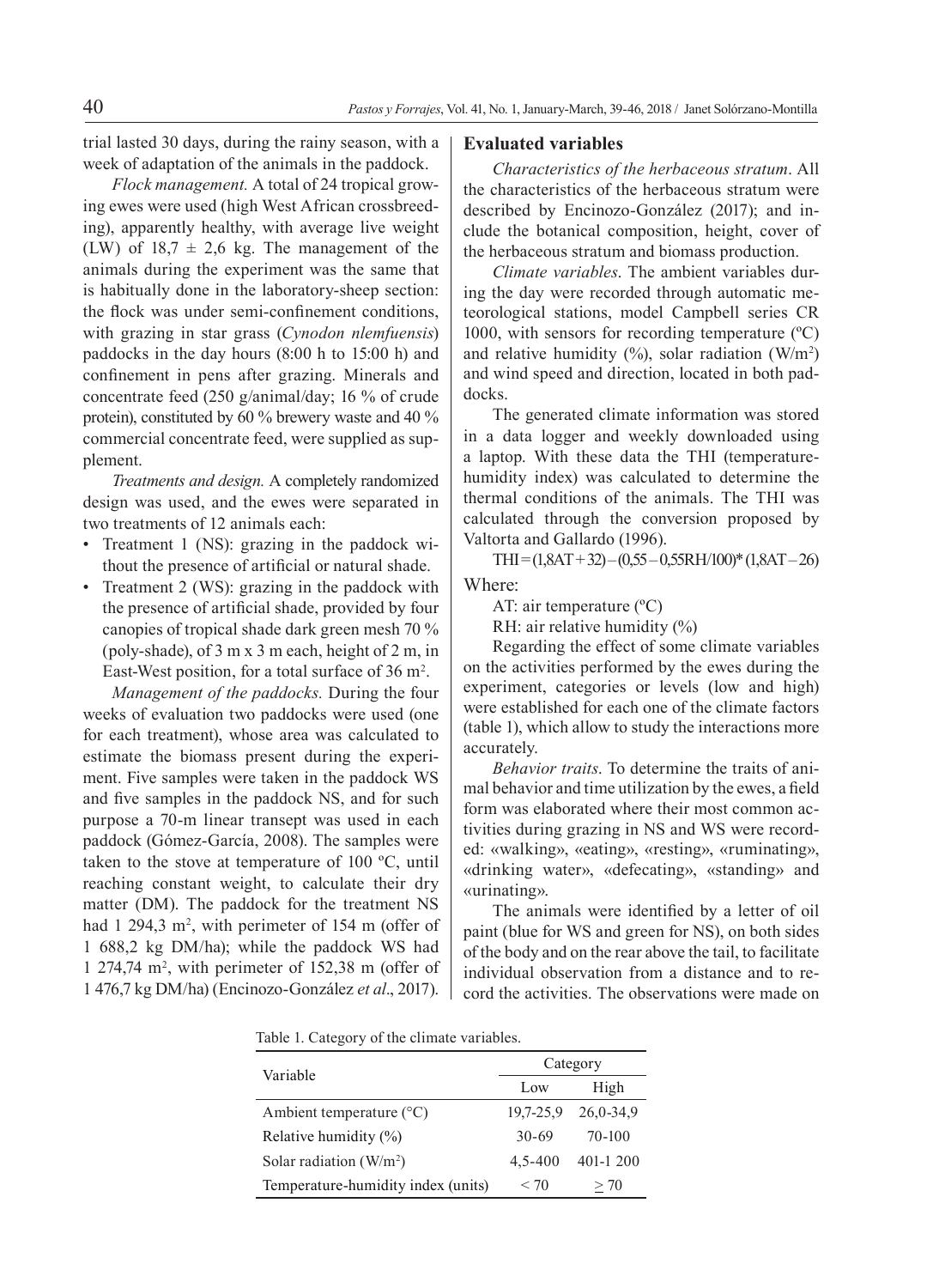Tuesdays, Wednesdays and Thursdays, from 9:00 to 9:30 hours (close to the hour of leaving for grazing) and from 13:00 to 13:30 hours (hottest time of day and the one with the highest irradiance); and the recordings were made for each animal individually, taking into consideration the number they had on their bodies.

*Live weight (LW)*. The ewes were weighed every week (Mondays) since the beginning of the essay until the end, with a steelyard balance (Bizerba trademark, from Spain) of 100 kg of capacity and 100 g of appreciation.

*Statistical analysis***.** In the case of the data of the most common activities performed by the ewes a binomial distribution was assumed for these variables, and the database was edited expressing the variables in proportions of occurrence of the event or activity.

To determine the effect of treatment and climate factors, the GENMOD procedure of the statistical package SAS® (Littell *et al*., 2002) was used, through a fixed-effect model, by the method of restricted maximum likelihood estimation which allows to analyze effects with unequal number of observations.

The effects included in the analysis were: treatment [NS and WS, measurement week (1, 2, 3, 4)], ambient temperature (AT: high, low), relative humidity (RH: low, high), solar radiation (SR: low, high) and THI (THI: low, high).

### **Results and Discussion**

*Climate variables.* In general, the mean AT remained similar throughout the experiment (range of 24,5  $\pm$  4,6 to 28,4  $\pm$  4,7). The higher RH averages were shown in the paddock WS, and the highest one was 84 %. The SR was much higher in NS than in WS, as it was to be expected because the latter did not have any type of cover  $(64.4 \pm 104.3 \text{ to } 223.1 \pm 347)$ .

The THIs had minimum differences among the trial weeks (73,3  $\pm$  4,6 to 75,3  $\pm$  4,9). The wind speed was measured only in the paddock NS (average of  $0.8 \pm 0.5$  m/s.), but this measurement was not used to determine animal behavior.

The average values for the climate variables, during the hours of measurement of the activities performed by the ewes, are shown in table 2. The AT and RH values were similar to the ones obtained by López *et al*. (2015), and are considered normal in the study zone; in addition, the average THIs for NS and WS (72,9  $\pm$  5 and 73,7  $\pm$  5,4, respectively) were similar to the ones reported by Saravia (2009) and are considered as stress alert, because they exceed the threshold of 72 THI units.

In general, the values of the climate variables were higher in WS than in NS, with the exception of SR (table 2). Under high RH conditions, as the ones of the study zone in the rainy season, the lower radiant energy under the canopy limits the evaporation capacity, which causes an increase of humidity. Ambient factors such as wind speed and direction, which could favor air removal and, thus, reduce its saturation, should also be considered when establishing provisional shades in paddocks. Additionally, apart from the material used in the generation of shade, the canopy height and length (possibly larger rather than wider) could also reduce the problem. It is necessary to continue evaluating the best way to provide shade for the animals during the grazing hours, especially in the rainy season, in which the combined action of the AT, SR and RH could prevent an adequate thermal welfare of the animals. Similar results were reported by López *et al*. (2015) with the use of canvas, and by Dias *et al*. (2015) with grille roof.

Saravia and Cruz(2003) established certain indexes of heat stress to evaluate the ambient impact on dairy cows. These authors considered THI  $\leq$  70

Table 2. Climate variables per treatment during the observation areas.

| Variable                          | Presence of shade (WS) |                   | Without presence of shade (NS) |                   |
|-----------------------------------|------------------------|-------------------|--------------------------------|-------------------|
|                                   | 9:00h                  | 13:00 h           | 9:00 h                         | 13:00 h           |
| Ambient temperature $(^{\circ}C)$ | $26.6 \pm 3.1$         | $33.0 \pm 1.6$    | $26.9 \pm 1.8$                 | $31.9 \pm 1.4$    |
| Relative humidity (%)             | $75.8 \pm 15$          | $48.5 \pm 6.7$    | $60.2 \pm 7.8$                 | $42.5 \pm 5.5$    |
| Solar radiation $(W/m^2)$         | $138.4 \pm 57.5$       | $292.0 \pm 127.1$ | $215.2 \pm 124.5$              | $556.6 \pm 309.4$ |
| THI* (units)                      | $76.7 \pm 3.6$         | $79.2 \pm 3.7$    | $75.8 \pm 2.6$                 | $77.6 \pm 2.6$    |
| Wind speed $(m/s)$                |                        |                   | $0.5 \pm 0.2$                  | $1,3 \pm 0.5$     |

\*THI: temperature-humidity index.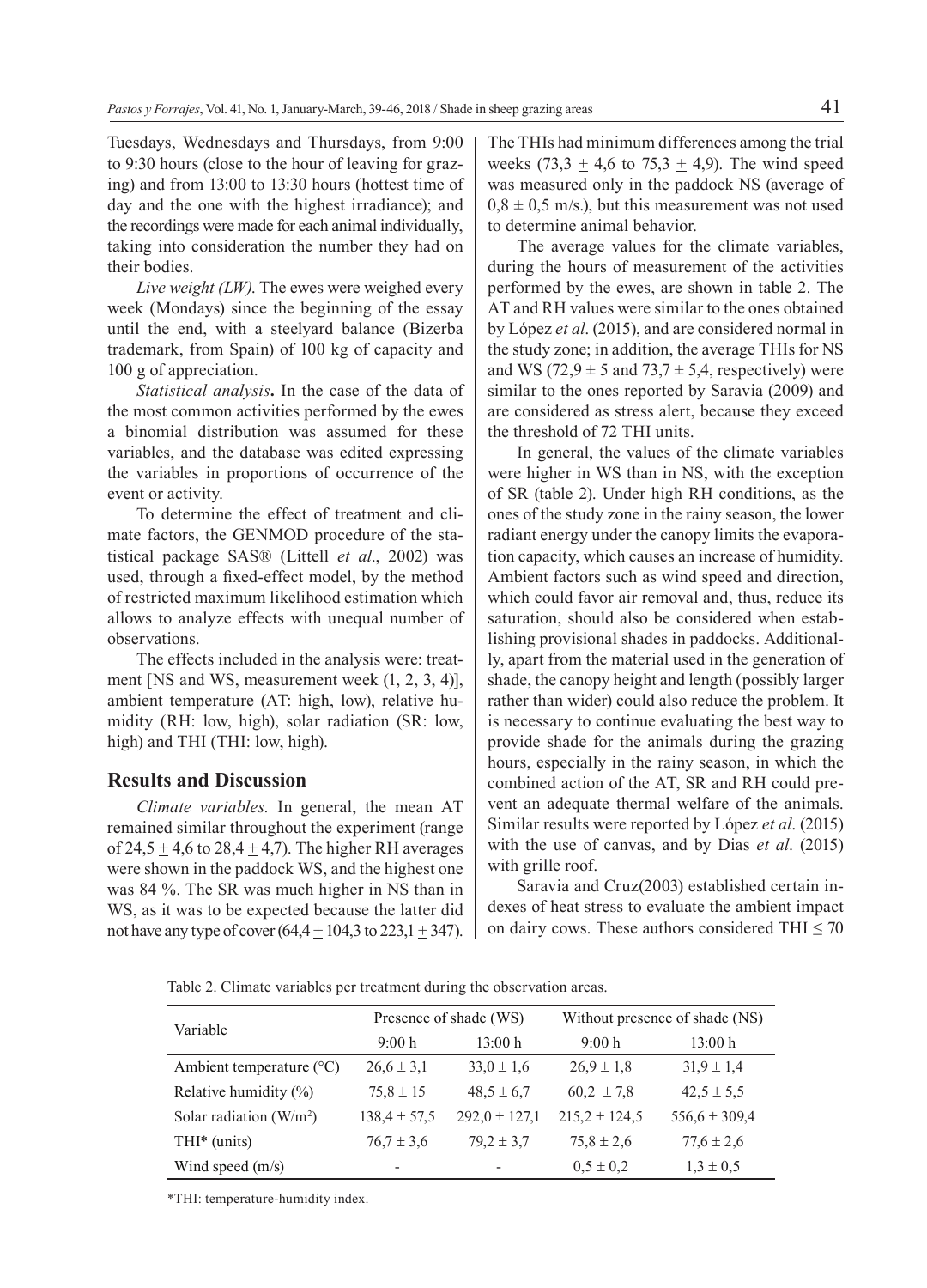as normal; 70-78, alert; 78-82, danger; and ≥ 82, emergency. According to the data obtained and based on these categories, it can be said that the animals were under heat stress or stress alert (table 2). In spite of these particular climate conditions, it is possible that the canopy mitigated, somehow, the heat load from the SR in the most intense hours of day.

Rainfall during the study was 105,2 mm for July, with high rainfall on July 9 (25 mm) and July 29 (24,8 mm), which is important, not only because it ratifies the month of July as rainy, but also because rainfall can affect behavior in sheep, as it was observed that when it rained they stopped consumption to seek refuge under the canopy. Based on the cortisol concentrations during the year in goats, Meza-Herrera *et al*. (2007) reported higher levels of this hormone during the astronomic autumn in Mexico, season that coincides with that of higher rainfall in the evaluated zone, and stated that rainfall could be an important stressful agent in small ruminants. Regarding temperature, the highest value in this study was 34,9 ºC on July 18.

Several authors establish certain limits in which it could be considered that the animals are under heat stress. Eustáquio Filho *et al*. (2011), based on the physiological responses obtained in climate chambers, reported that the zone of thermal welfare in Santa Inés sheep appeared at 25 ºC of ambient temperature and 65 % of relative humidity. Similarly, Pereira *et al*. (2014) indicated that the critical temperature in sheep is 35 ºC and the zone of thermal welfare appears between 15 and 30 ºC.

According to Marai *et al*. (2007), the main changes caused by heat stress in sheep are: reduction of feed intake; changes in water, protein, energy metabolism and mineral balance; enzymatic reactions and hormonal secretions. Thus, according to López *et al.* (2015), values  $\geq$  72 units of THI, just as indicators of stress in many animal species, are stress indicators too for tropical hair sheep such as those of the West African breed.

#### **Animal behavior**

*Frequency of the activities performed by the animals*. Figure 1 shows the frequency of the different activities performed by the ewes. The prevailing activity was grazing, significantly higher ( $p \le 0.01$ ) in NS than in WS, with average values of 71,0 and 65,2 %, respectively. This result proved that, independently from the presence or absence of shade, the animals dedicated more than half the time to grazing or pasture consumption, if it is taken into consideration that they were subject to a restricted grazing management. The growing ewes were under semiconfinement conditions, which implied higher utilization of the grazing time to cover their dry matter ingestion needs. Similar results were reported by Oliveira et al. (2013), who did not find influence of the presence of artificial shade, provided with polypropylene mesh with 80 % of light retention, on the number of animals that consumed, ruminated or were idle, compared with the animals from the treatment without shade.

Silva *et al*. (2015) reported breed differences in the grazing behavior. Thus, they observed more





Figure 1. Frequency of the activities performed by the ewes subject to the treatments without shade (NS) and with artificial shade (WS) in the paddock (NS:  $p > 0.05$ , \*\*  $p \le 0.01$ ).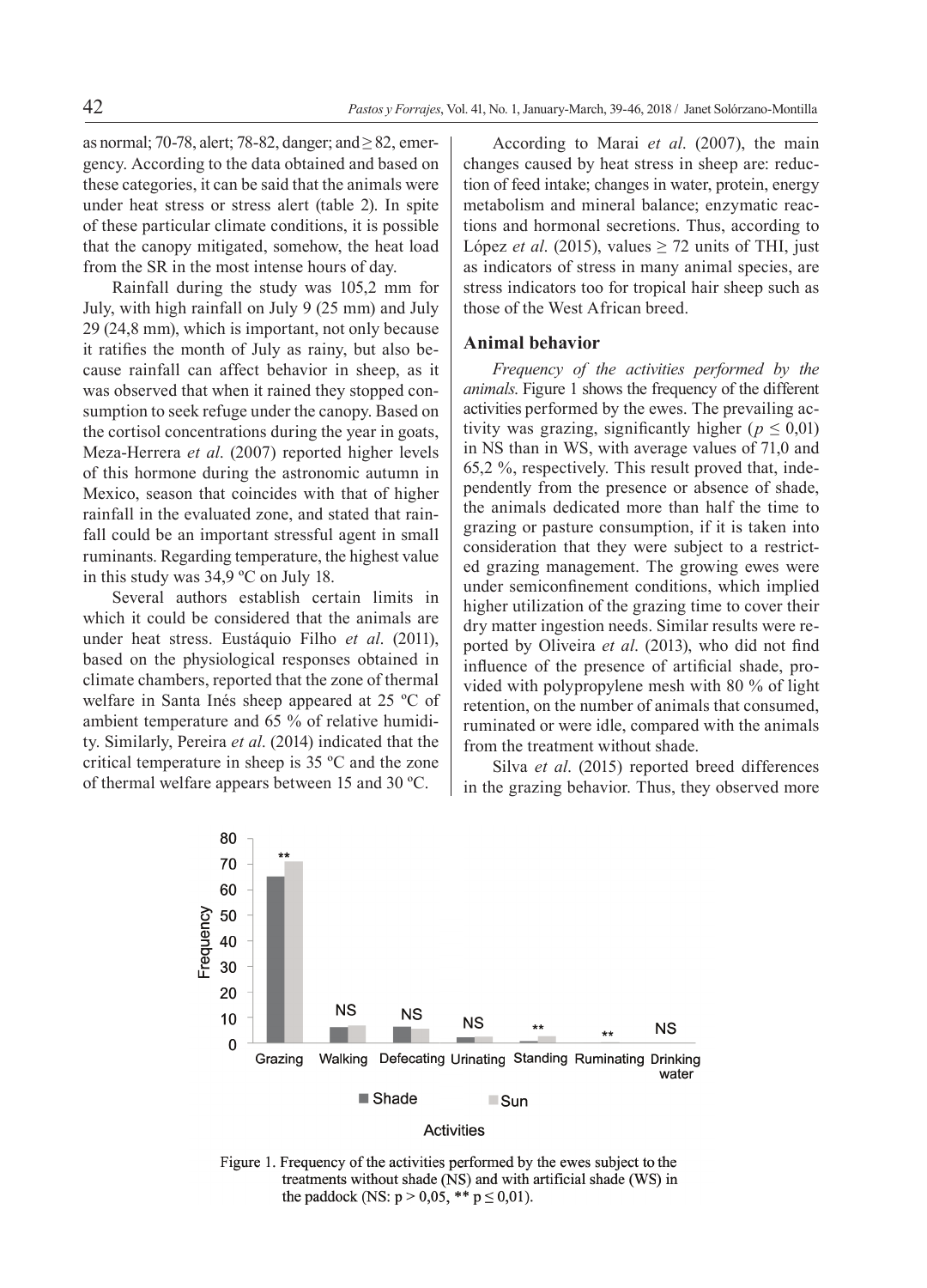time dedicated to grazing in Santa Inés sheep compared with Morada Nova sheep. In addition, these authors indicated that the highest grazing and rumination intensity occurred in the morning, and associated such behavior to the better climate conditions during that time.

Encinozo-González *et al*. (2017) stated that the availability of artificial shade influenced the selection and consumption of forage species by the experimental animals, with preference for *C. nlemfuensis* and the leaves; while in a study conducted under well-drained savanna conditions, during the rainy-dry transition time it was found that the sheep selected legumes over grasses (Morantes *et al*., 2017).

On the other hand, Zambrano *et al*. (2010) studied the behavior of grazing sheep in a traditional silvopastoral system, with predominance of scattered trees of *Samanea saman* and *Guazuma ulmifolia*, in addition to star grass, in the Portuguesa state. The proportion of time dedicated to grazing of grasses under the sun (28,8 %) was higher than in the shade  $(15,3\%)$ , for which they concluded that the daily behavior of grazing sheep was mostly defined by grazing of grasses under sunlight and under shade, compared with other activities such as walking, ruminating, resting, etc. Sousa *et al*. (2015) compared the feeding behavior of hair sheep in a silvopastoral system with regards to a grass monocrop, and found that the dry matter intake  $(88,2 \text{ vs. } 79,9 \text{ g DM/kg LW}^{0,75})$  and grazing time (572 *vs.* 288 min/d) was higher in the silvopastoral system. In addition, they reported higher water intake  $(474 \text{ vs. } 430 \text{ mL/kg LW}^{0.75})$  and more time walking (89 *vs.* 30 min/d) in the grass monocrop with regards to the silvopastoral system, behaviors which can be associated to scarce thermal welfare. Based on these results it can be stated that the use of shade, and more specifically the presence of trees in the paddocks, provides a more favorable environment for sheep production under grazing conditions.

Other activities performed by the ewes of this trial were less relevant regarding the use of time, as in the case of walking, defecating, urinating, standing, ruminating and drinking water. Standing and ruminating were also highly significant ( $p \leq 0.01$ ) between treatments, with higher values for NS than for WS. After grazing, the most performed activities by the animals were: walking, defecating and urinating, which did not have significant differences  $(p > 0.05)$  between treatments.

It is important to mention that during the experimental stage the ewes that had artificial shade in the paddock utilized it, although the frequency of this event was lower, for which the statistical program did not consider it for the analysis. An average of eight animals, from 12, used the canopy to graze, rest lying down, ruminate standing or lying down, especially in the hottest hours of day (13:00 hours), which shows the use of artificial shade to mitigate heat effects and reduce the energy expense due to thermoregulation or heat release. The above expressed facts coincide with the results obtained by Oliveira (2013) when using shade mesh for voluntary use  $(2,5 \text{ m}^2/\text{animal})$ , in the semiarid region of Brazil, where the use of shade by the animals in the most critical hours of day was proven. Lima *et al*. (2014) reported that the main changes of behavior in sheep that grazed without shade availability in the Brazilian semiarid zone were a decrease in feed intake and rumination and increases in water intake.

*Effect of climate variables on the activities performed by the animals*. In the case of the effect of climate variables on the activities of the animals, the relative importance of grazing with regards to the other activities can be emphasized. In the case of the grazing activity (fig. 2), differences ( $p \le 0.01$ ) were obtained for the categories established in the case of AT and RH, with averages of 60,9 y 74,7 % y 61,0 and 74,1 %, respectively, for low and high. That is, although the AT and RH were higher, the grazing frequency was significantly higher. The average grazing values in the low and high THI were in 65,9 and 70,4 %, respectively ( $p > 0.05$ ). Seemingly, under stress alert conditions there were not important reductions in pasture intake. Another possible explanation to these results could be that in hair sheep higher THI than the ones occurred are required, for a reduction to appear in the frequency of grazing sheep. In that sense, Reyes (2016) reported that the breaking point of THI in West African sheep is close to 80 units. When the THI exceeds this threshold, the sheep show body temperature  $\geq$  39,5 °C. The SR was not significant ( $p > 0.05$ ), with low and high averages according to the established indexes of 65,4 and 70,3 %, respectively (fig. 2).

Oliveira (2013) observed higher grazing intensity in the morning and in the late afternoon in Santa Inés sheep, times which coincide with the best atmospheric conditions. Grazing at these day hours could favor pasture intake and reduce the heat increase rate, as stated by the authors.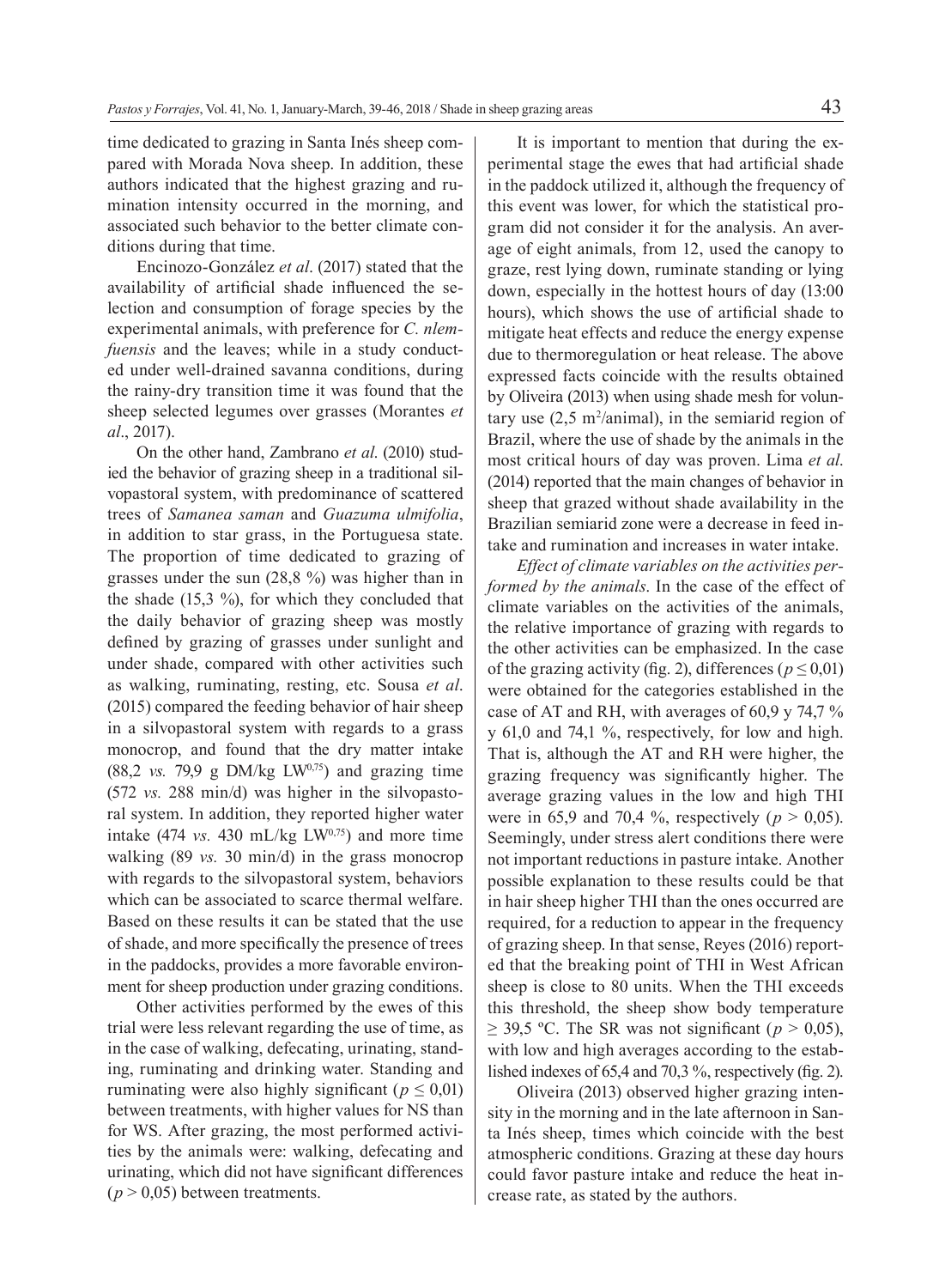

ambient temperature, RH: relative humidity, SR: solar radiation, THI: temperature-humidity index.

In the standing activity (fig. 3) differences were observed ( $p \le 0.01$ ) among the frequencies for the established categories (low and high), in RH and THI, with averages of 0,8 and 2,4 % and of 0,6 and 3,1 %, respectively. It was also observed that the SR was not significant between low and high values; nevertheless, the averages were between 0,9 % (low) and  $2.0\%$  (high), which could have influenced the fact that the animals remained standing more in NS than in WS. The standing position could show the activation of behavioral mechanisms for the reduction of the incidence of sun rays; however, such position related to the sun was not evaluated, and it is of interest to incorporate it in future studies. On the other hand, the absence of a refuge could influence the higher proportion of standing animals in the treatment NS. Kanjanapruthipong

*et al.* (2015) reported that part of the behavioral mechanisms of heat loss in cattle is to remain more time in standing position, but without consuming feedstuffs, and less time in lying position when they are subject to heat stress.

One of the main benefits of shade as heat mitigation strategy is the reduction of the SR which has incidence on the animal, because it, in addition to wind speed, can significantly influence the heat load of the animal. In a study conducted by López *et al*. (2015) about the effect of grazing with or without shade on some physiological indicators in sheep during growth, the impact of radiation on the heat load of the animals was reduced by 90 % due to artificial shade.

A work conducted in climate chamber simulating the warm conditions of the semiarid region



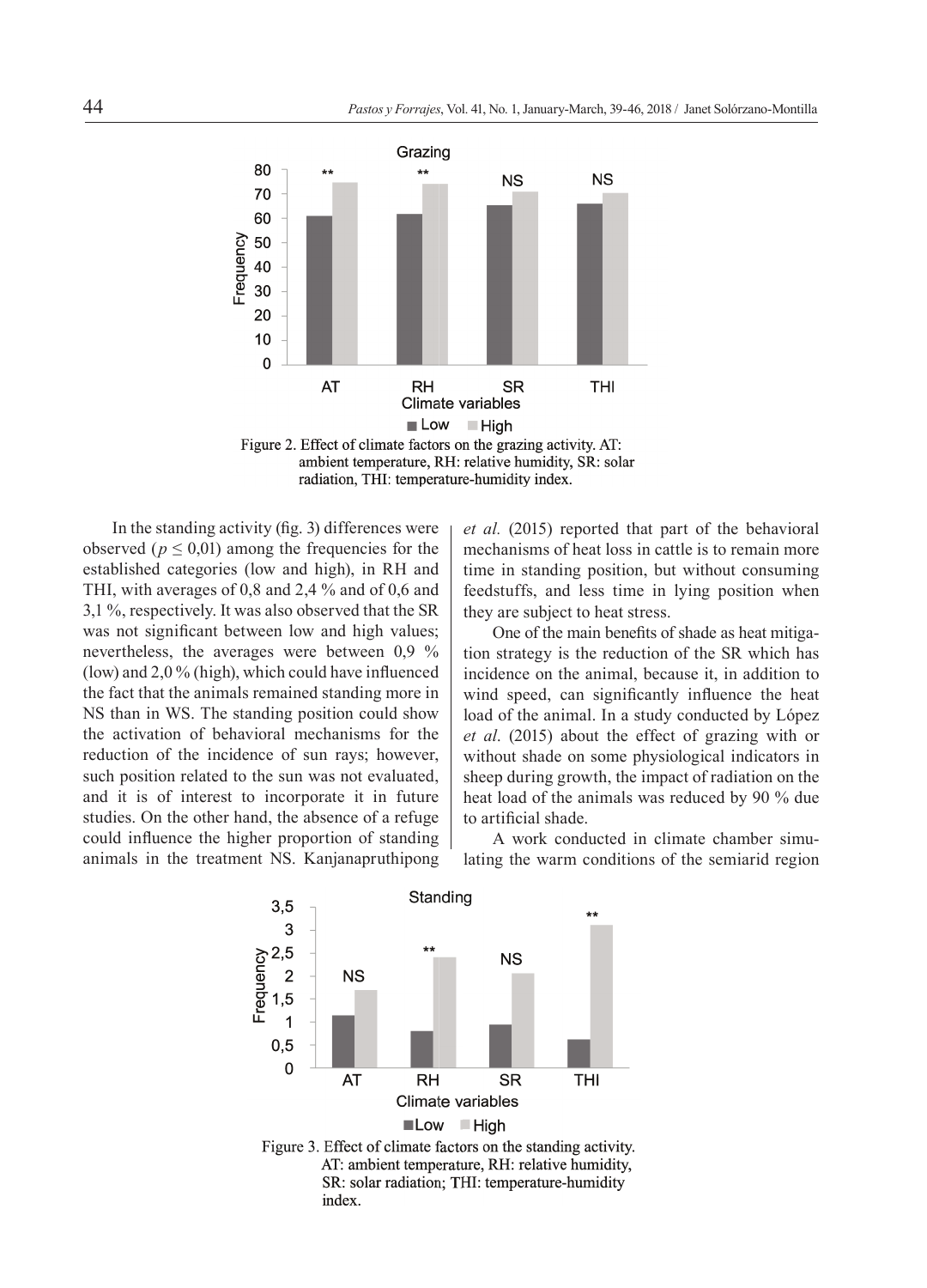of India allow to show, with Garole x Malpura x Malpura sheep, a reduction in the time dedicated to consumption, rumination and lying down position in the animals under heat stress, compared with those that were under thermoneutrality conditions (De *et al*., 2017).

Rumination occupies an important place in the behavior of sheep under grazing conditions. In this study (fig. 4) was affected by RH ( $p \le 0.01$ ); the frequencies between the low  $(0.06 \%)$  and high values (0,2 %) caused rumination to be higher in NS than in WS. The reduction of the time dedicated to rumination, the increase of the time in standing position and panting are behaviors that show decreases of thermal welfare (De *et al*., 2017). Although it was not evaluated, the resting behavior (lying down position) is extremely important and necessary for animal welfare, as reported by Leme *et al*. (2013). Thus the ambient conditions which reduce the standing time and favor rest promote animal welfare.

Although the SR was not significant ( $p > 0.05$ ), high values were observed in this activity. In this regard, Saravia and Cruz (2003) established that the SR acts as an important charge of energy in the animal, for which it could have also affected this behavior.

*Live weight (LW) of the ewes*. The LW average was  $20.99 \pm 2.43$  kg for the animals of the treatment WS and  $21,24 \pm 2,83$  kg for those of NS ( $p > 0,05$ ). The daily weight gain was  $66,3 \pm 42,8$  g in WS and  $66,9 \pm 19,4$  g in NS, and the final weight less the initial weight was 2,02 kg in both groups. The animals started with homogeneous LW and ended with equal weights; in addition, the experimental time was very short for an important variation to occur in the weights of the ewes.

These results differ from the ones reported by López *et al*. (2015), who found that the weights of growing ewes were higher in the treatment with shade than in that under sunlight, with highly significant differences between treatments.

The AT, RH and THI averages were slightly higher in WS than in NS; while SR was higher in the treatment NS. In order of importance, the activities: grazing, standing and rumination, were performed with higher frequency. The grazing, walking, urinating, standing and rumination activities were more frequent in the treatment NS than in WS, and were affected by some climate variables. The ewes started and ended the experiment with similar LW between treatments. Likewise, the made voluntary use of the canopy during the essay; the animals were observed grazing, resting, ruminating and standing under the artificial shade mainly in the afternoon hours, which reduced the effect of the high SR. To conclude, the behavior was affected by the climate variables, and the activities were more frequent in the treatment NS than in WS; however, a study with higher duration is recommended in order to corroborate these results.

## **Bibliographic references**

- De, K.; Kumar, D.; Saxena, V. K.; Thirumurugan, P. & Naqvi, S. M. K. Effect of high ambient temperature on behavior of sheep under semiarid tropical environment. *Int. J. Biometeorol*. 61 (7):1269-1277, 2017.
- Dias, L. F.; Cruz, V.; Vieira, Debora H.; Grégio, Sabrina L.; Cabral, O.; Figueiredo, Natalia de *et al.* Reações fisiológicas de cabras em diferentes ambientes e coeficiente de tolerância ao calor em cabritos. *Rev. Bras. Med. Vet*. 37 (4):286-296, 2015.